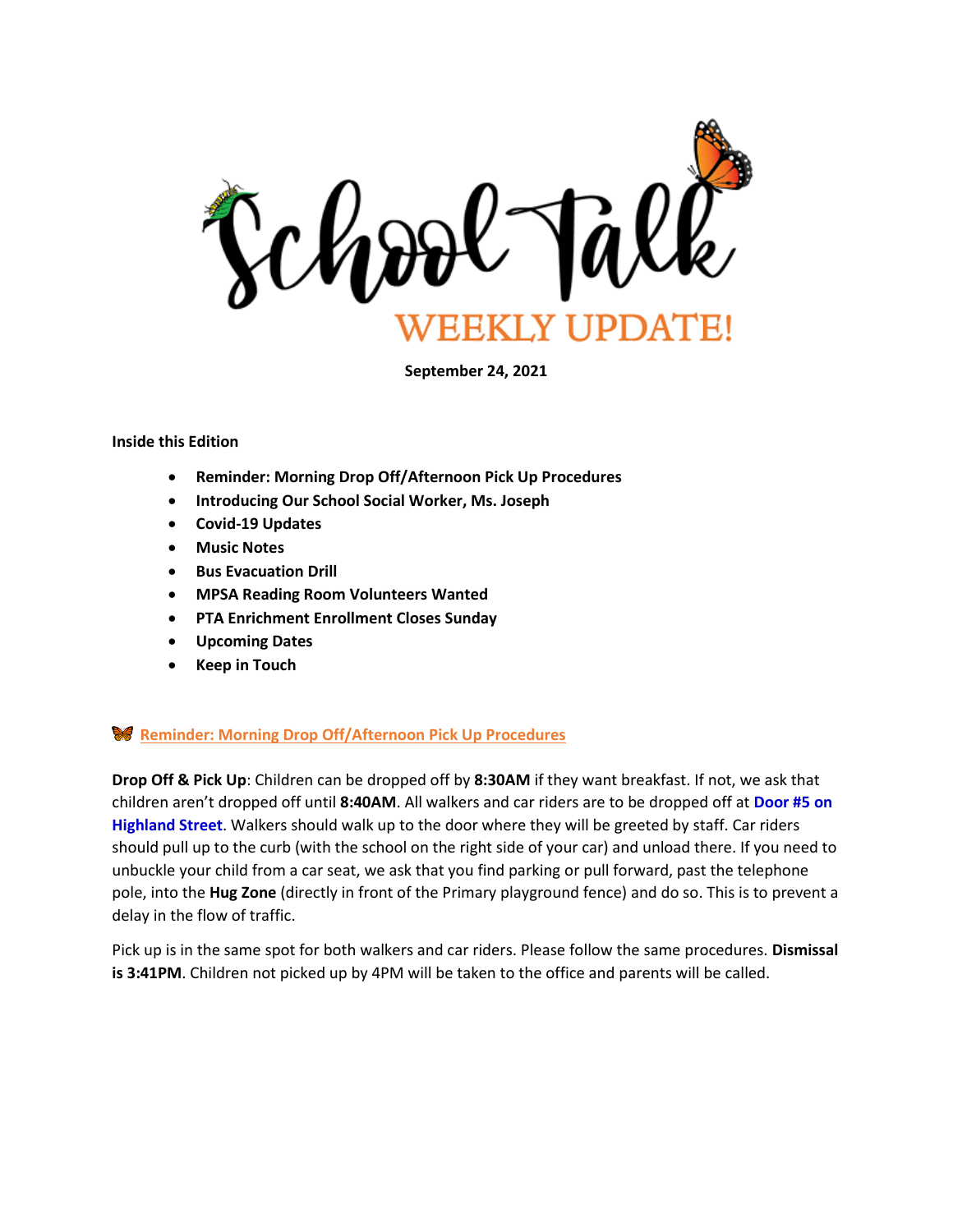#### **Introducing Our School Social Worker, Ms. Joseph**

Hello MPSA Families! I just wanted to take some time to introduce, and re-introduce, myself as the school social worker this year! My name is Shannon Joseph. I was with Montessori last year, but with it being virtual it was a little difficult to connect with students, staff, and families, but I am excited to be in the building this year!

I am here to help with student referrals, behavioral concerns, connections or referrals to the community such as grocery assistance, rental and housing assistance, McKinney-Veto students, clothing vouchers, and a little bit more! I also participate in SPED meetings and provide classroom observations and student interventions, per teacher's request. I am available for 1:1 check-ins with students who may need extra support, also as requested by teachers, staff, or parents.

I am currently splitting my time between Montessori and another school, but my days at the Montessori are Mondays, Tuesdays and Fridays. If at any time you have any questions or concerns, please feel to call (571) 357-0657 or email [Shannon.joseph@apsva.us](mailto:Shannon.joseph@apsva.us)

Thank you and I am excited to work with you and your student this year!  $\odot$ 





## **Covid-19 Updates** [Parent Quick Guide for Covid-19](https://www.apsva.us/wp-content/uploads/2021/09/parent-quick-guide-covid.pdf)

If you are required to have your child take a Covid-19 test to return to school, APS will now take test results from **any provider-attended** PCR test. (No self-test kit results will be accepted.) APS offers free testing for our students and staff at Kenmore Middle School by ResourcePath. Make an appointment [here](https://www.resourcepath.net/covid-19-testing-at-aps/symptom-exposed-backtoschool/) or use their walk-in service available from 3:30PM to 7PM M-F.

Send your child's negative results to our school's Public Health nurse a[t ssoliman@arlingtonva.us](mailto:ssoliman@arlingtonva.us) and our school's clinic aide at [jbooth-mericle@arlingtonva.us.](mailto:jbooth-mericle@arlingtonva.us) They will have to read the results and clear your child before they can return to school.

Read more about: [Health Screening,](https://www.apsva.us/school-year-2021-22/health-safety-information/health-screening/) [Contact Tracing \(Quarantine & Isolation\)](https://www.apsva.us/school-year-2021-22/health-safety-information/contact-tracing-quarantine-isolation/)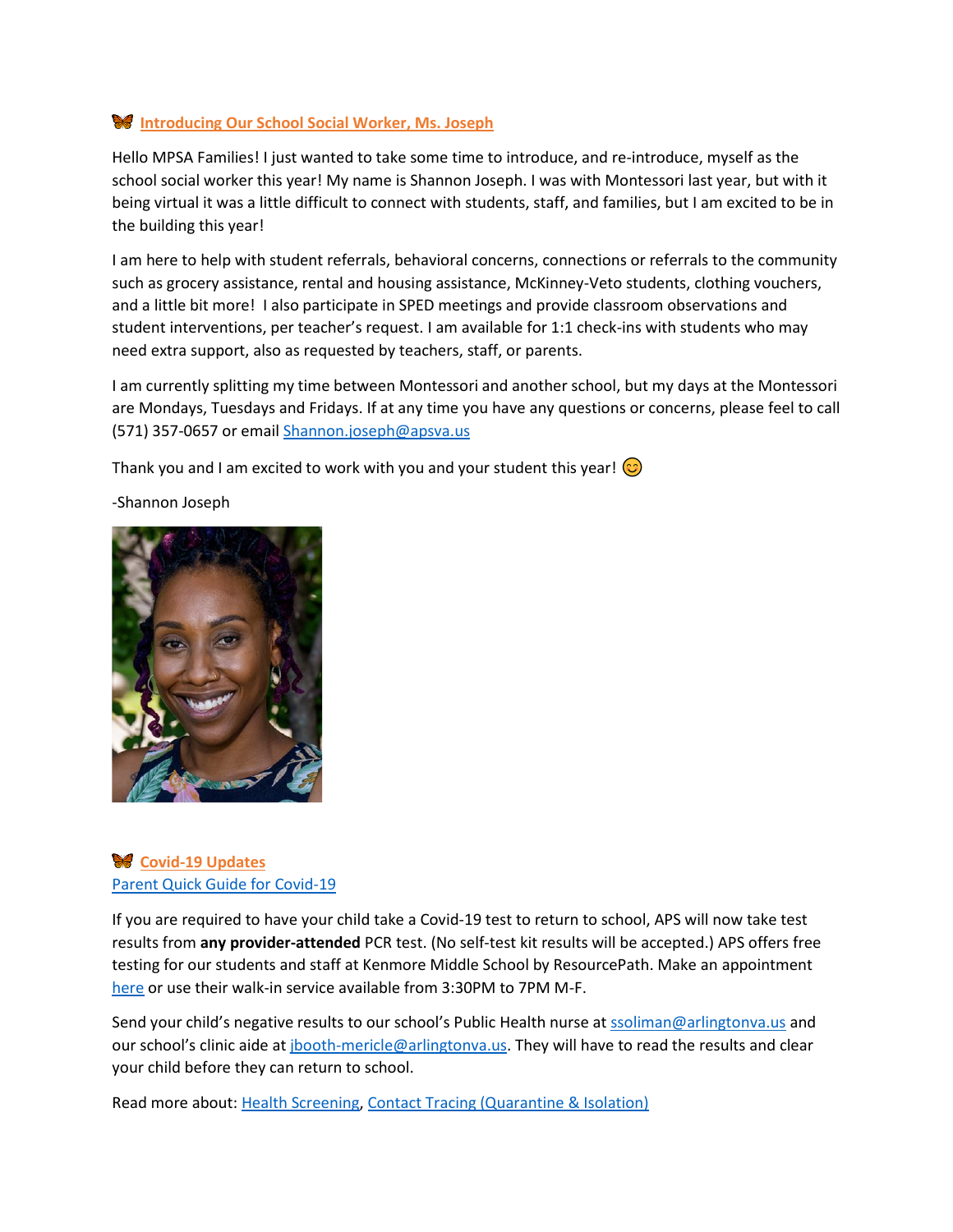If you would like to opt in your child for **weekly asymptomatic Covid-19 testing** with ResourcePath, done at MPSA on Fridays, you may still do so. The opt in form is available in [English,](https://intakeq.com/new/v2el2k/XYbiT3) [Spanish,](https://intakeq.com/new/v2el2k/16ZP9I) [Mongolian,](https://intakeq.com/new/v2el2k/tej9In) [Arabic,](https://intakeq.com/new/v2el2k/g3fXl6) [Amharic.](https://intakeq.com/new/v2el2k/SmQp3u) Instructions on how to fill out the application in available in all 5 languages [here.](https://www.resourcepath.net/covid-19-testing-at-aps/signing-up-for-school-testing/) The application and consent form must be filled out online. Please do not send it to the school as this testing is performed by ResourcePath and not APS. *Results will only be shared if your child test positive for Covid-19.* 

The list updates weekly so if you sign up this week, your child will have their first test on October 1. Confirmation of sign up will be sent by Kia Haynes prior to your child's test. If you have signed your child up but wish to opt them out, please e-mail [info@resourcepath.net](mailto:info@resourcepath.net) and please CC [kia.stevensonhaynes@apsva.us](mailto:kia.stevensonhaynes@apsva.us) as well to ensure we don't take your child to be tested.

# **Music Notes**

Welcome to MPSA! Over the next couple months, George Washington University graduate students Karah Peña (left) and Carlie Smith (right) will work with MPSA Primary and Lower Elementary students. While here, Ms. Peña and Smith will curate lessons integrating Montessori practices and curriculum with Museum Education resources.

#### *More about Karah Peña and Carlie Smith:*

Hello! I am **Karah**, a Museum Education graduate student at George Washington University! I am originally from Texas, where I received my Bachelor of Science in geology to study dinosaurs. After graduation, I led tours in a cavern where I fell in love with teaching in informal settings, eventually leading me to a World War II aircraft carrier. I love being able to turn any environment into a classroom. When I am not in a museum, you can usually find me hiking and camping.

**Carlie Smith** is a graduate student at George Washington University who is currently pursuing her Master of Arts in Teaching in Museum Education. She was born and raised in Monroe, Louisiana and attended undergraduate at the University of Mississippi where she received her Bachelor of Science in Integrated Marketing Communications in May of 2020. While at UM she worked at the University Museum which sparked her interest in museum education. Carlie has an ongoing love for the arts and over the years has taken on hobbies of painting, ceramics, and stained glass. She is excited to volunteer at a Montessori school and looks forward to the opportunity to engage with kids in museum centered learning activities.